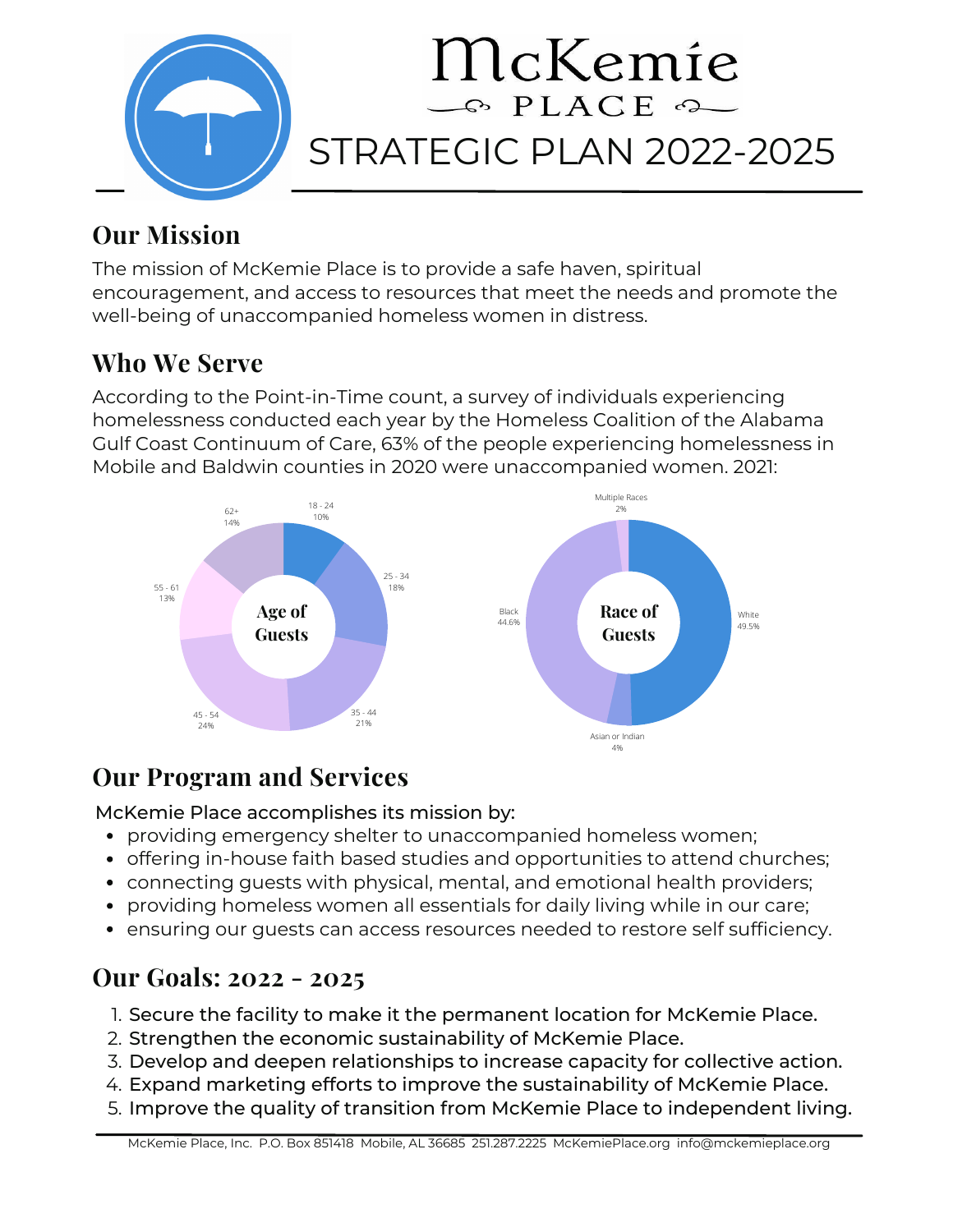

## **Background and Context**

The biggest challenge McKemie Place has faced over the life of our non-profit was not having our own facility. Now that we have acquired a place of our own, we are able to focus more on the future goals and plans for our organization. The Internal Committee of the Board of Directors for McKemie Place developed our strategic plan with the understanding that changes to plans may be necessary as we learn to navigate this new operating environment.

McKemie Place has a rich history of helping homeless women overcome barriers and obstacles that keep them from being self sufficient even with having to share facilities and frequent changes in locations. Throughout this plan, you will see references to 2021 data which is the only full year of operation with having our own facility. McKemie Place is now uniquely positioned with opportunities of growth and expansion like never before in our history.

Several elements of this strategic plan address immediate conditions, while the overall plan is designed to ensure McKemie Place is prepared for the future.

McKemie Place's organizational competencies are:

- Diverse welcoming culture McKemie Place is committed to creating a respectful, courteous environment free of discrimination and unlawful harassment of any kind. We intentionally diversify our staff and members of our Board of Directors to ensure all cultures have a voice in our organization.
- Vigorous community support Volunteers provide over 20,000 meals annually for our guests and 60% of our annual budget is funded by the support of our community from businesses, events, churches, fundraisers, and individuals.
- Well budgeted costs In-kind donations of meals and supplies used in the shelter help us keep our overhead costs significantly less than other shelters. McKemie Place also utilizes volunteers to assist with administrative tasks and facility maintenance and repairs.
- Ability to provide transportation for our guests With grant funds received from the J.L. Bedsole Foundation, The Crampton Trust, and members of the community, McKemie Place purchased a 2019 Ford Transit passenger van to have reliable transportation for our guests .
- Strong succession plan In 2020, a plan was created to ensure the sustainability of McKemie Place in the event that one of our key personnel resigns or is unable to continue to fill their position.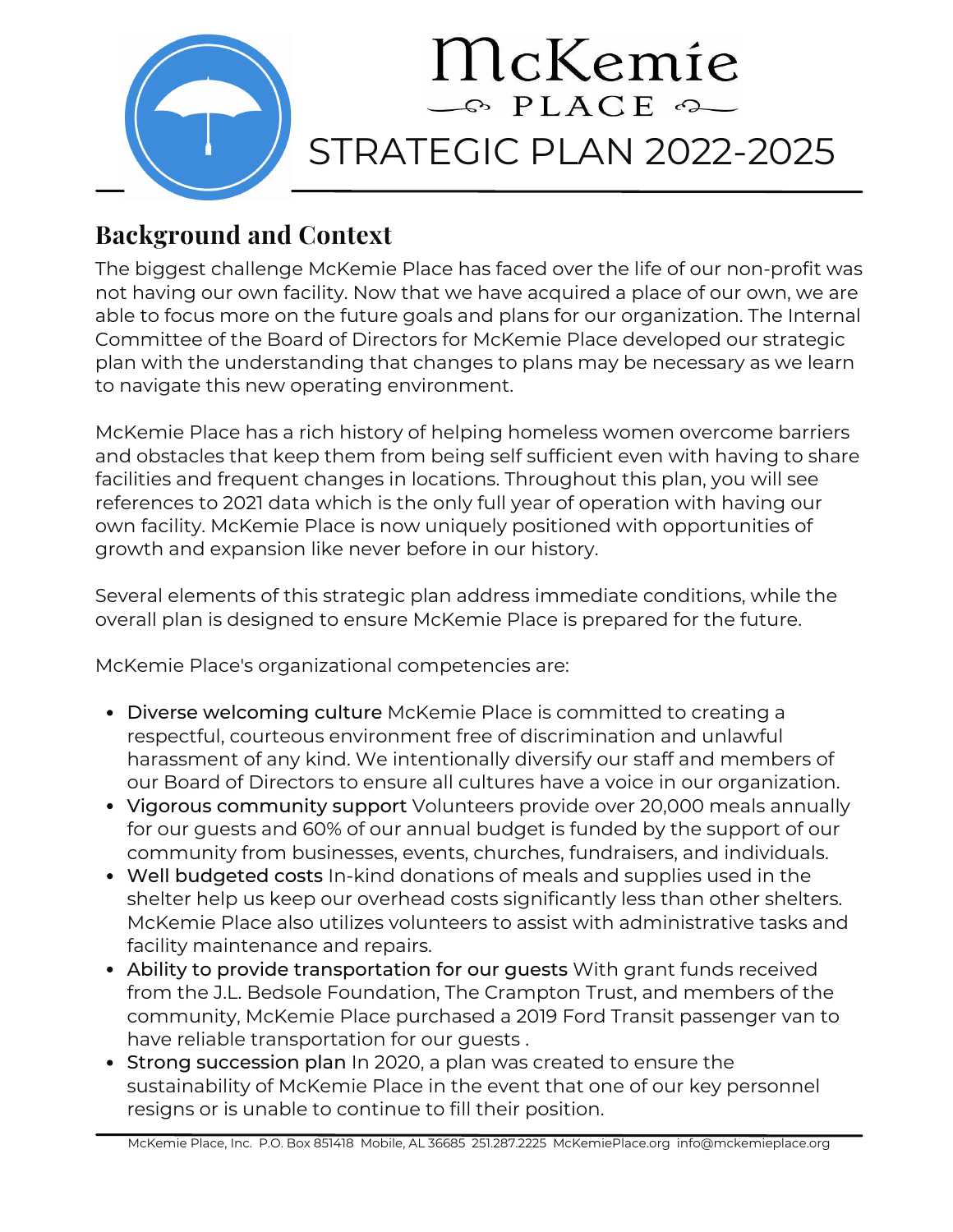

### **Our Goals: 2022 - 2025**

#### GOAL 1: Secure the facility to make it the permanent location for McKemie Place.

McKemie Place entered a Lease Purchase Agreement with Southland Capital on April 1, 2019 and amended the agreement on January 15, 2020. The Commercial Lease Agreement gives McKemie Place the option to purchase the property at 618 Azalea Road in Mobile for \$612,000.00 during the lease term of 36 months.

#### Strategies:

- Solicit financing options from local banks to determine the difference in monthly lease payments and gain an understanding of funds needed for the down payment to secure a loan for the total amount.
- Run a vigorous Capital Campaign which includes events and fundraisers in addition to the two annual events utilized to fund general operating expenses.
- Apply for grant funding specifically for the purchase of the building to make it the permanent home for McKemie Place.

#### GOAL 2: Strengthen the economic sustainability of McKemie Place.

A 2018 Sustainability Report identified one of the main weaknesses of McKemie Place is the lack of earned income. In 2021, McKemie Place created a social enterprise called "Chasing Dreams" in which guests are taught by volunteers how to sew and create products from hand embroidered pillowcases. This project gives our guests the opportunity to learn transferable skills increasing their employability while increasing their self confidence. Donations made for the products produce a source of income for McKemie Place.

#### Strategies:

- Expand our current project, "Chasing Dreams" to make it more productive.
- Create new projects and service initiatives that will generate additional sources of income for McKemie Place while benefitting the guests we serve.
- Establish a structured educational opportunity to increase employability of our temporary residents.
- Explore implementation of a Mentoring program for guests so that they can heal, learn, and grow while at McKemie Place.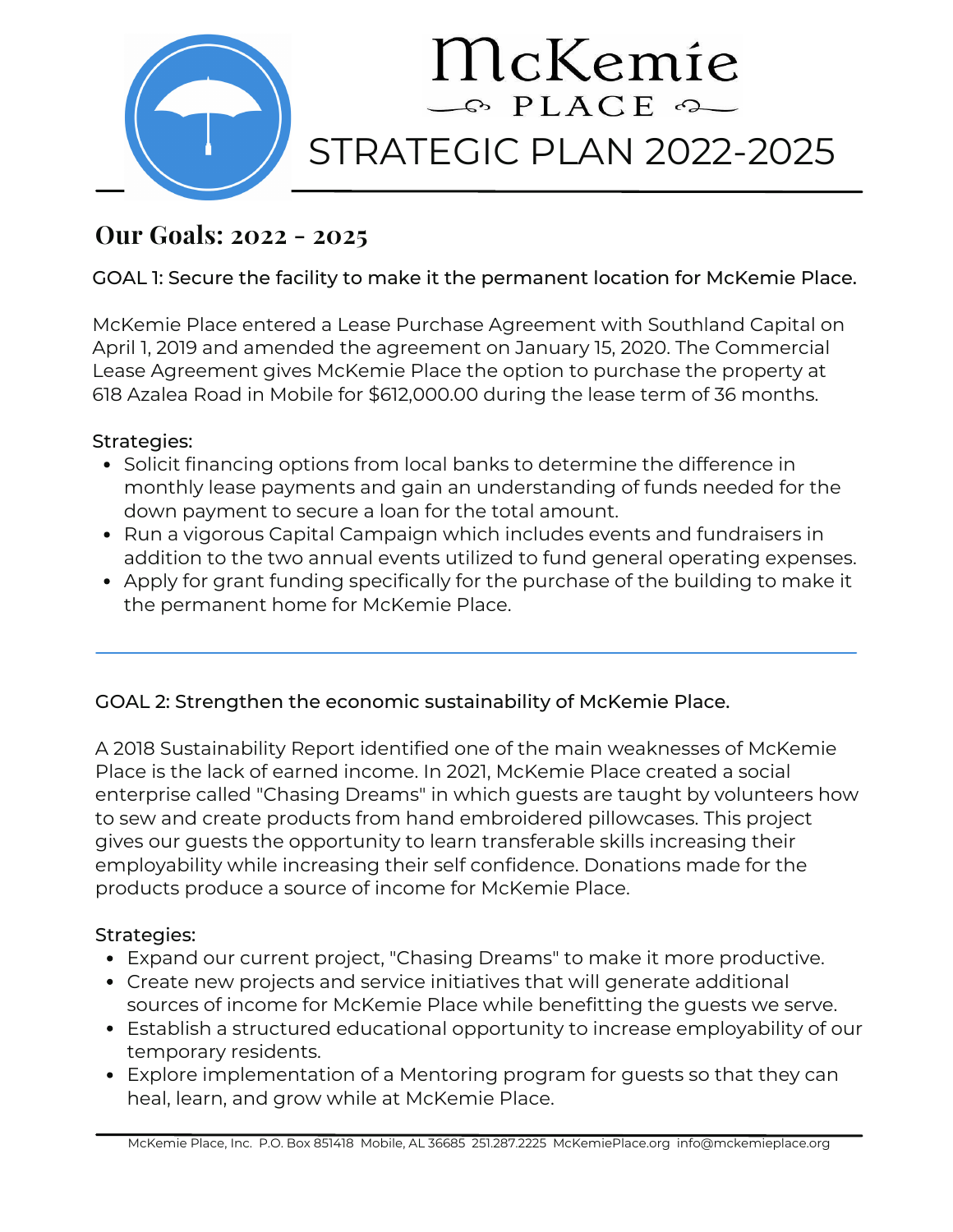

GOAL 3: Develop and deepen relationships to increase capacity for collective action.

McKemie Place is a member of the South Alabama Coalition for Non-Profits and our Executive Director actively participates in monthly meetings and serves on the Membership and Marketing Committee for the Coalition. McKemie Place is a partner agency of the United Way of Southwest Alabama and our Executive Director serves on their Executive Council. Both of these organizations provide McKemie Place the opportunity to be a part of a larger network of organizations doing good and making a difference in our community.

#### Strategies:

- Strengthen relationships with the SACNP and the UWSWA through increased participation by staff members and board members of McKemie Place.
- Develop new relationships with other women's shelters nation wide to learn best practices and opportunities for improvement.
- Participate in local, state, and national initiatives that raise awareness about the plight of homeless women and the challenges of operating an emergency shelter in order to have positive long term impacts on homelessness.

#### GOAL 4: Expand marketing efforts to improve the sustainability of McKemie Place.

Lewis Communications has been a fantastic partner to McKemie Place. They have donated thousands of dollars worth of their own services as well as solicited inkind donations from local publications and media outlets. McKemie Place also gains recognition through being a partner agency of the United Way of Southwest Alabama.

#### Strategies:

- Strengthen our relationship with Lewis Communications and utilize their expertise to create and design effective marketing tools.
- Increase participation of staff and board members in United Way events.
- Promote the services provided by McKemie Place in local printed publications, on podcasts, on social media, radio, and network television.